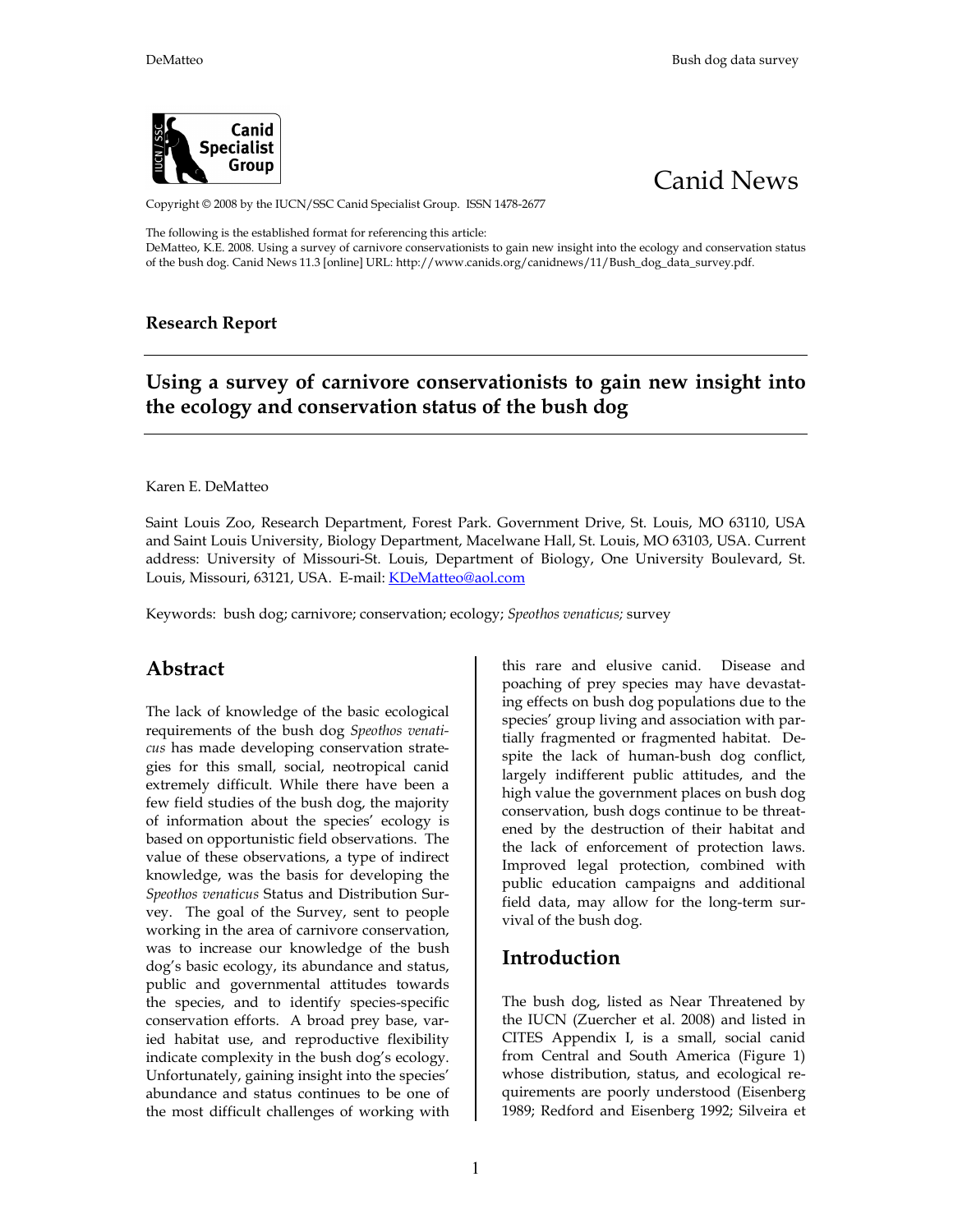al. 1998; Eisenberg and Redford 1999; Zuercher et al. 2004). Most of what is known about the morphologically (Berta 1984; Langguth 1975) and genetically (Wayne et al. 1997) distinct bush dog has been gained through captive behavioural studies (e.g., Biben 1982; Brady 1981; Jantschke 1973; Kleiman 1972; Porton 1983; Porton et al. 1987; DeMatteo et al. 2006). With the exception of a few field studies that have been able to study the bush dog directly (radio-collared animals - E. Lima/ K. DeMatteo, pers. comm.) or indirectly (using scats for diet analysis – Zuercher et al. 2005; GIS analysis of historical locations – DeMatteo and Loiselle 2008; scat detection dogs – K.DeMatteo, pers. comm.), opportunistic sightings form the basis for the limited and sometimes confusing information available for the bush dog in the wild. These data include various sightings of bush dogs alone, in pairs, or groups ranging from several individuals to a couple dozen during day and night, in both open grasslands and dense forest (e.g., Defler 1986; Strahl et al. 1992; Beccaceci 1994; Silveira et al. 1998).



Figure 1. Distribution of *Speothos* indicated by shaded areas (2003 Canid Specialist Group and Global Mammal Assessment) (Zuercher et al. 2004).

The indirect knowledge from opportunistic observations was the basis for developing the *Speothos venaticus* Status and Distribution Survey. The survey was sent to people working in the area of carnivore conservation, especially throughout the bush dog's historical distribution (Figure 1). Four goals were associated with this data collection effort: (1) increase our knowledge of the bush dog's basic ecology, (2) gain insight into species' abundance and status, (3) evaluate public perception, governmental attitude, and legal protection for the bush dog, and (4) determine if conservation efforts are being directed at bush dogs.

### **Methods**

In January 2003, the *Speothos venaticus* Status and Distribution Survey was developed with one of its aims directed at learning more about the ecology and conservation status of the bush dog, specifically: local names, basic ecology (i.e. habitat, diet, reproduction, mortality, disease, competition), species' abundance and status, potential human conflicts (e.g. livestock losses), public perception, governmental attitude and legal protection, past and future field studies, and identifying proposed or needed conservation measures. In order to maximize the number of people that could directly respond to the Survey, it was made available in English, Spanish, and Portuguese. The Survey was sent to more than 100 people working in the area of carnivore conservation (e.g. field researchers, non-government organisations, government organizations, conservation organisation, museums, universities) and posted on the IUCN CSG website (www.canids.org). The Survey was sent to individuals in the 12 Central and South America countries that include part of the bush dog's historical distribution (Argentina [AR], Bolivia [BO], Brazil [BR], Colombia [CO], Ecuador [EC], French Guiana [FG], Guyana [GY], Panama [PA], Paraguay [PY], Peru [PE], Suriname [SR], and Venezuela [VE]), as well as to various contacts in the USA and Europe.

### **Results**

*Survey response –* Of the 138 surveys distributed, 35 (25%) were returned. Twenty-one surveys from ten countries (4 AR, 2 BO, 7 BR, 1 EC, 2 FG, 1 GY, 1 PA, 1 PY, 1 PE, and 1 VE) provided valuable information on the ecology and conservation status of the bush dogs.

*Local names for Speothos –* A total of 35 names in 20 different languages were reported (Table 1). Sixty-six percent of these names  $(n = 23)$  were not previously published (Zuercher et al. 2004).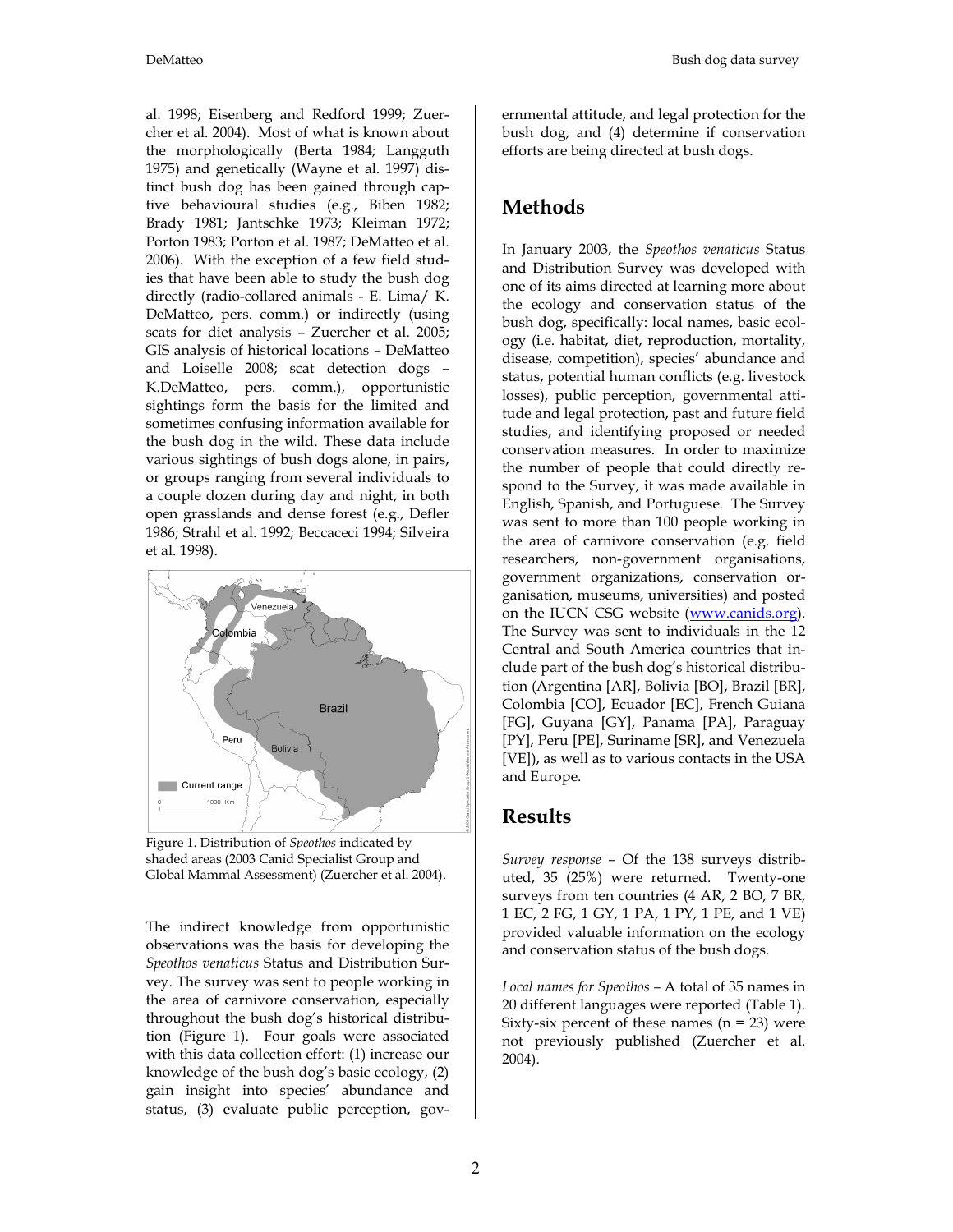Table 1. List of 35 local *Speothos* names in 20 different languages from 10 countries (in parenthesis) where **\*** indicates previously unreported names.

| Aché: Mbetapa (Paraguay)                                                                                                                                                                                                                             |
|------------------------------------------------------------------------------------------------------------------------------------------------------------------------------------------------------------------------------------------------------|
| Ayoreo: Tamocoquenai-Tamoquena * (Bolivia)                                                                                                                                                                                                           |
| Barí: You'raba * (Venezuela)                                                                                                                                                                                                                         |
| Chiquitano: Tamokoxi-eañaki-niunxi * (Bolivia)                                                                                                                                                                                                       |
| English: Bush dog (Guyana)                                                                                                                                                                                                                           |
| Guarani: Yaguá-tuí-neé *, Yaguá-güí-güí * (Argenti-<br>na); Aguara Chutu * (Bolivia); Jagua Yvygüy, Juagua<br>turu ñe'e * (Paraguay)                                                                                                                 |
| Guarayo: Cavécapipedar * (Bolivia)                                                                                                                                                                                                                   |
| Guyanais/Guyana: Chien bois * (French Guiana)                                                                                                                                                                                                        |
| Machiguenga: Ochitiniro * (Peru)                                                                                                                                                                                                                     |
| Mojeño: Zorrino * (Bolivia)                                                                                                                                                                                                                          |
| More: Quinámco Umi * (Bolivia)                                                                                                                                                                                                                       |
| Mosetén: Achúj därätjanshí * (Bolivia)                                                                                                                                                                                                               |
| Pemón: Yai * (Venezuela)                                                                                                                                                                                                                             |
| Portuguese: Cachorrinho*, Cachorro-pitoco, Cacho-<br>rro-vinagre *, Cachorro do mato, Cachorro-do-mato-<br>cotó, Cachorro do-mato-vinagre (Brazil); Cachorro-do-<br>mato-na região nordeste * (Maranhão, Brazil)<br>Sirionó: Nyakua retä * (Bolivia) |
| Spanish: Perro grullero * (Venezuela); Perrito de mon-<br>te (Bolivia/Peru); Perro de monte (Bolivia/ Ecuador/<br>Panama/Venezuela); Perro vinagre, Zorro pitoco,<br>Zorro vinagre (Argentina)<br>Tacana: Uchi Ejije-Ejije Uchi * (Bolivia)          |
| Tsimane: Achuj ovec * (Bolivia)                                                                                                                                                                                                                      |
| Yaminahua: Tsoblkoro * (Peru)                                                                                                                                                                                                                        |
| Yuracaré: Pirriju * (Bolivia)                                                                                                                                                                                                                        |

*Habitat –* Bush dogs were reported associated with a variety of forested habitats: Paranense (AR), interior Atlantic (Misiones AR and PY), undisturbed (Misiones AR and VE), Beni alluvial plain (BO), gallery riparian (BR), gallery (BR and FG), Amazonian with firm ground and a closed canopy (BR), evergreen or more open forests (FG), upland moist forest (FG), mixed forest on brown sands (GY), rainforest ≤800m (PE), humid/wet forest and semideciduous (VE). Only three countries reported bush dogs as associated with grasslands: Beni grasslands with nearest forest 1km away (BO), grasslands near forest (range: 200 to 5700m away) (BR), and savannas (PY). There were only two reports of bush dogs relative to ranchlands: <800m (BR) and <5km (PY). The latter referred to a location near a farmhouse

that cultivates soybean in the middle of a reserve. While a number of bush dog locations were either associated with water (AR, PE, and VE) or within 2km of water (AR, BO, EC, FG), there were also a number of sightings that reported varied distances with water, i.e. 50m to 500m (BR, EC, FG, GY, and PY).

*Diet –* A variety of small and medium prey species were reported for bush dogs: paca (*Agouti paca*; BO, BR, FG, and VE), agouti (*Dasyprocta azarae*; EC and VE), red acouchi (*Myoprocta* sp.; EC), nine-banded armadillo (*Dasypus novemcinctus*; BR), small mammals (VE), and small aquatic invertebrates and vertebrates (PE).

*Reproduction –* Seven countries in South America (AR, BR, FG, GY, PY, PE, and VE) reported 13 sightings of infants, juveniles, and subadults. A summary of the dates of sightings of infants, juveniles, and subadults permitted estimates of age and date of birth. There was no evidence of reproductive seasonality, suggesting that bush dogs are aseasonal (DeMatteo et al. 2006). The estimated birth dates were divided into four groups based on latitude, from South to North: October to April (24-26 $\degree$ S; n = 5; Argentina and Paraguay), February/March to May (15°53'S; n = 2; Brazil); May to September/October (4º30'S-4°42'S; n=3; Peru); and September to September/October (2°55'N-6°20'N; n= 3; French Guiana, Guyana, and Venezuela) (De-Matteo et al. 2006). While six countries reported that litter size was unknown (BO, EC, GY, PN, PY, and PE), three countries reported two pups (BR, FG, and VE). In Misiones AR, actual litter size was unknown but a group of approximately ten individuals was reported.

*Abundance and status –* Population abundance estimates for bush dogs in a specific region or country were unknown, with the exception of four reports: <100 bush dogs in Misiones AR,  $>1,000$  bush dogs in BO,  $>1,000$  – or one bush dog/4km<sup>2</sup> in 4,022km<sup>2</sup> ‒ in Cusco PE within the Camisea River region, and a note that the population to the north of the Orinoco River in VE is considered to be more depressed than populations located to the south of the river. Only two countries (GY and PE) reported bush dogs as a common species with the latter based on the previously mentioned study where natives reported that they do not con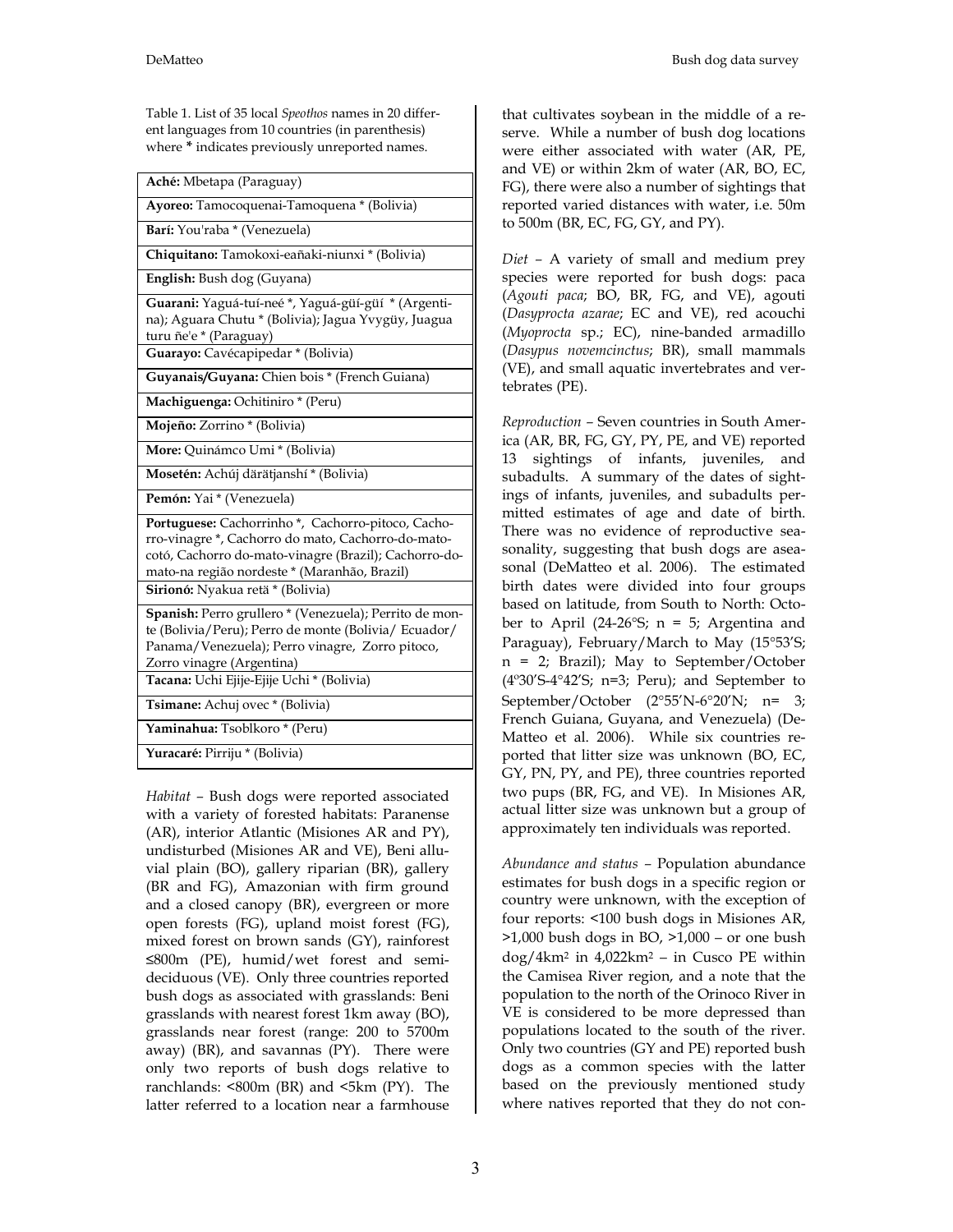sider the bush dog an unusual species; however, eight countries reported bush dog status as rare or unknown (rare: EC; rare or unknown: AR, BO, BR, FG, and PY; unknown: PA and VE;). The lack of surveys and field studies and the fact the species is known to be notoriously difficult to observe in the wild are associated with a general void in knowledge of the species and their status in the wild. When this lack of knowledge is combined with loss of suitable habitat (e.g. progressive fragmentation, increasing urbanisation, expanding agriculture), defined population trends for bush dogs are unclear: in two countries' the trend is unknown (GY and PA), in three unknown but suspected declining (AR, BO, and BR), in two declining (PY and VE), in one unknown or stable (FG), and in two stable (EC and PE). The latter reports with stable population trends refer to the eastern or Amazonia region of EC (e.g. Napo, Pastaza, and Sucumbíos) and the specific study area in Cusco PE.

*Mortality, disease, and competition –* Two countries reported information on *Speothos* mortality: AR reported that potential causes include poachers and loss of habitat and BR reported vehicles, although the overall impact of all three on the population was unknown. Three countries noted potential diseases affecting bush dogs: skin problems (e.g. scabies/ *Desmodex* sp.; AR, BR, PE), rabies (BR and PE), canine distemper (PE), and other canine diseases (PE). Six countries reported the main competitors of bush dogs included species belonging to Felidae (i.e. ocelot *Leopardus pardalis*, tirika *Leopardus wiedii*, puma *Puma concolor*, jaguar *Panthera onca*; AR, BO, EC, and VE), Mustelidae (AR), Procyonidae (crabeating raccoon *Procyon cancrivorus*; AR), Canidae (i.e. short-eared dog *Atelocynus microtis,* crab-eating fox *Cerdocyon thous*; BO, BR, and PE), Didelphidae (common opossum *Didelphis marsupialis*; PE), and Dinomyidae (pacarana *Dinomys branickii*; PE).

*Public perception, governmental attitude, and legal protection –* In eight countries (AR, BO, BR, EC, FG, GY, PE, and VE) the local attitude was reported as indifferent due to the fact that people rarely or never see bush dogs in the wild and lack knowledge about the species; however, this indifference was replaced with a positive attitude when people see bush dogs in a zoo or photo (BE and PY). The indifferent attitude is likely associated with no reported

problems of bush dogs predating livestock in five countries (AR, FG, GY, PY, and VE) and limited poultry losses in three (BO, BR, and EC). In fact, BR noted there are more problem interactions between bush dogs and domestic dogs than with livestock. Six countries (BO, BR, EC, FG, GY, and PY) reported bush dogs were not shot, poisoned or trapped; however, bush dogs have been shot in four countries (AR, PA, PE, and VE) and trapped in two (PA and PE). In PE, these occurrences were linked with natives reporting they will eat bush dogs if snared or if they have the rare opportunity to collect them with traditional hunting; however, VE reported shootings were associated with the occasional trophy collection for its rarity.

Fortunately, this indifferent attitude is not reflected in the government's attitude towards bush dogs. Instead, bush dogs are considered a valuable asset (AR, BO, BR, EC, FG, GY, PY, and VE) with no bounties offered (AR, BO, BR, EC, FG, GY, PA, PE, PY, and VE). Eight countries (AR, BO, BR, EC, FG, GY, PY, and VE) have stood behind this belief by enacting laws, in addition to the legal protection afforded by its CITES Appendix I listing, forbidding hunting, trapping, and capturing bush dogs. However, there are instances when protection is waived as in the case of hunting and trapping exemptions to natives (PE). Despite official government policies and laws protecting bush dogs, there is a widespread problem of lack of enforcement of these laws. In contrast to VE that reported protection throughout the national territory, the level of legal enforcement is considered unknown (AR, FG, and PE) or poor (BO, BR, EC, GY, PA, and PY) due to a deficiency in personnel, especially in areas far from urban centers and outside of protected areas.

*Field studies and conservation measures –* A lack of field studies was reported in four countries (EC, FG, GY, and PA). A variety of short-term projects directly and indirectly linked to the bush dog were reported in six others: a preliminary survey of fauna (AR), questionnaires and interviews with indigenous people on the bush dog's distribution and relative abundance (BO 2000-2001), opportunistic studies and mammal surveys (BR), rapid ecological assessments to determine species' presence or absence (PY 1990 and 2002), genetic surveys using scat to determine carnivore assemblages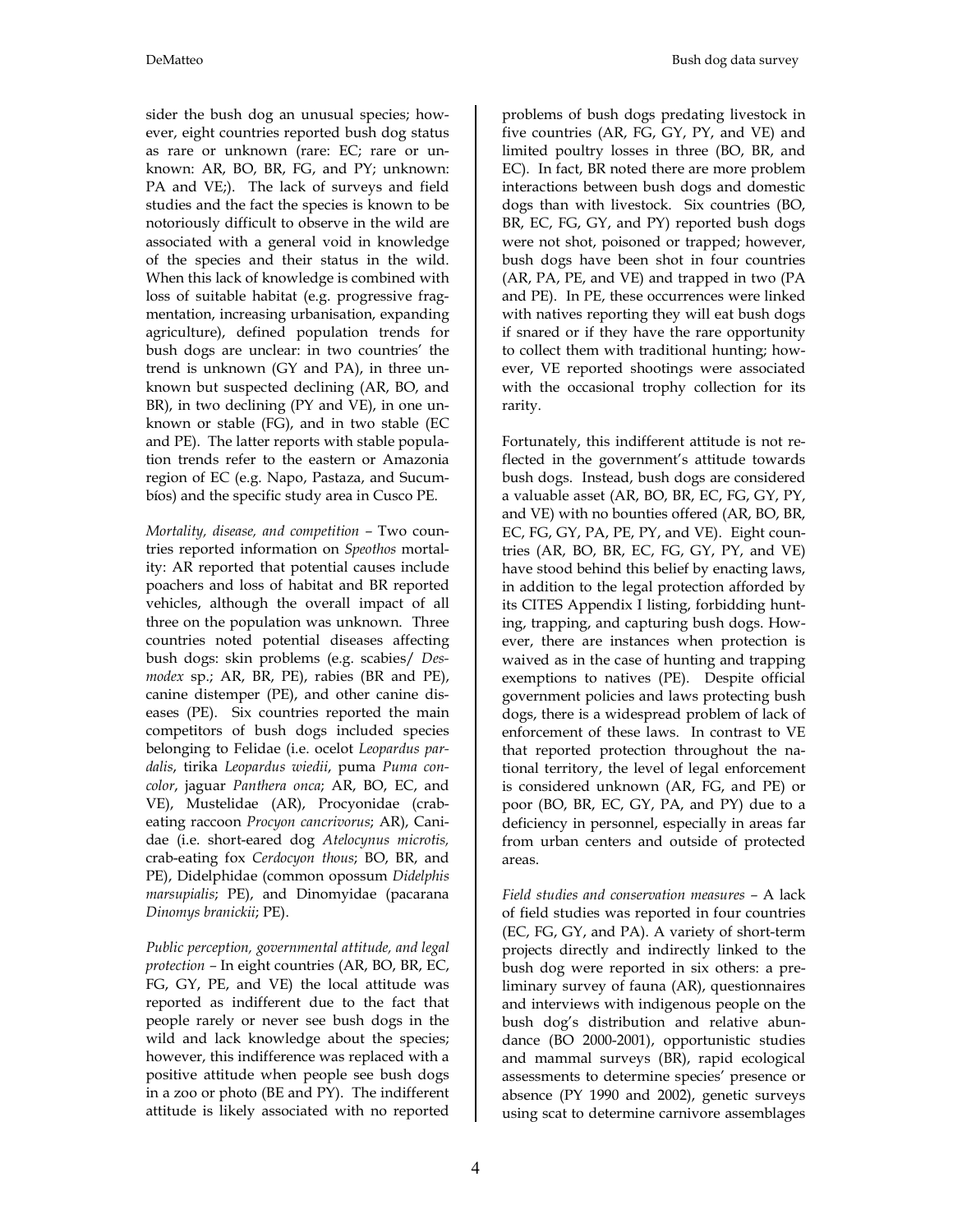(PY 1999 and 2000), tracking stations and playback recordings (PY 2000 and 2001), a large mammal assessment that used surveys, observations, and comparison of life histories (PE 1997 and 1998), and studies recording presence and distribution (VE). Only BR reported specifics for future studies that include carnivore community ecology studies in the states of Goiás, Mato Grosso, and Mato Grosso do Sul, determining population status of medium- and large-bodied mammals in Minas Gerais, and opportunistic studies in unspecific locations; however, respondents noted that there is a wide spread need for species-specific studies on basic ecological requirements and habitat use, public education campaigns about conserving the bush dog and its habitat, and government action to stop the destruction of natural resources and increase the level of protection afforded to it. Only AR reported that specific conservation plans are in place for the development of a new protected area.

# **Discussion**

*Speothos ecology –* Results of the survey suggest the bush dog's ecology is variable and complex. The reported variety of prey consumed and habitats used by the bush dog echo the broad ecological requirements reported in literature (e.g., Deutsch 1983; Aquino and Puertas 1997; Beisiegel 1999; Silveira et al. 1998; Zuercher et al. 2005; DeMatteo and Loiselle 2008) and contrast with those of the other nine South American canids which were omnivorous and found in only one to two habitat types (Eisenberg 1989; Redford and Eisenberg 1992; Eisenberg and Redford 1999). Understanding how the bush dog's prey selection varies with habitat type and group size may allow additional insight into the female's flexible reproductive cycle. That is, aseasonal births or the lack of a single rigid breeding season each year may be associated with the bush dog's high sociality, cooperative hunting strategy, and broad prey base that allows for it to secure sufficient food through the year despite seasonal variations in prey availability (DeMatteo et al. 2006). In addition, understanding how individuals or groups of bush dogs are using different habitat types and how these differences affect the species' basic ecological requirements, such as home range size, are important factors in developing conservation strategies for the species. This is especially true since a recent analysis of >250 historic bush dog locations determined that almost one-quarter (20%) were associated with fragmented or altered habitat (DeMatteo and Loiselle 2008).

*Abundance and status –* While bush dogs are reported as widely distributed in Central and South America, historically they have always been reported as rare, independent of human disturbance. It is unknown if this low sighting frequency is associated with bush dogs truly being rare or just rarely seen due to behavioural avoidance of humans. The limited abundance estimates reported in the Survey combined with the unclear trend of declining or stable populations demonstrate that gaining insight into these basic population parameters continues to be one of the most difficult aspects of this rare and elusive canid. Focusing studies in areas where bush dogs are reported as more common or where there are higher population estimates might allow researchers to gain insight into variables that positively and negatively affect bush dogs; however, the number and distribution of these areas are limited. Where there are gaps in knowledge or knowledge is limited, ecological niche modelling can be used to focus research efforts and direct conservation actions (DeMatteo and Loiselle 2008).

*Mortality, disease, and competition –* Understanding what factors might be resulting in declines of bush dog populations is important given their apparent rarity throughout their distribution and suspected population declines. While it is not surprising that habitat loss is a potential cause of bush dog mortality, vehicles and poachers have not been considered. Poachers typically focus on killing the bush dog's prey species (e.g. paca, agouti, armadillo) and not the bush dog itself; however, these actions can indirectly and directly effect bush dogs. First, poaching can have an indirect effect on bush dog populations by causing declines in abundance of prey species. The impact of reduced food abundance may be compounded by the large number of reported potential competitors to bush dogs for the same prey species. Second, poaching can have a direct effect by resulting in the death of individuals or groups of bush dogs (K.DeMatteo, pers. obs.). Poachers typically use domestic dogs to flush out species that den under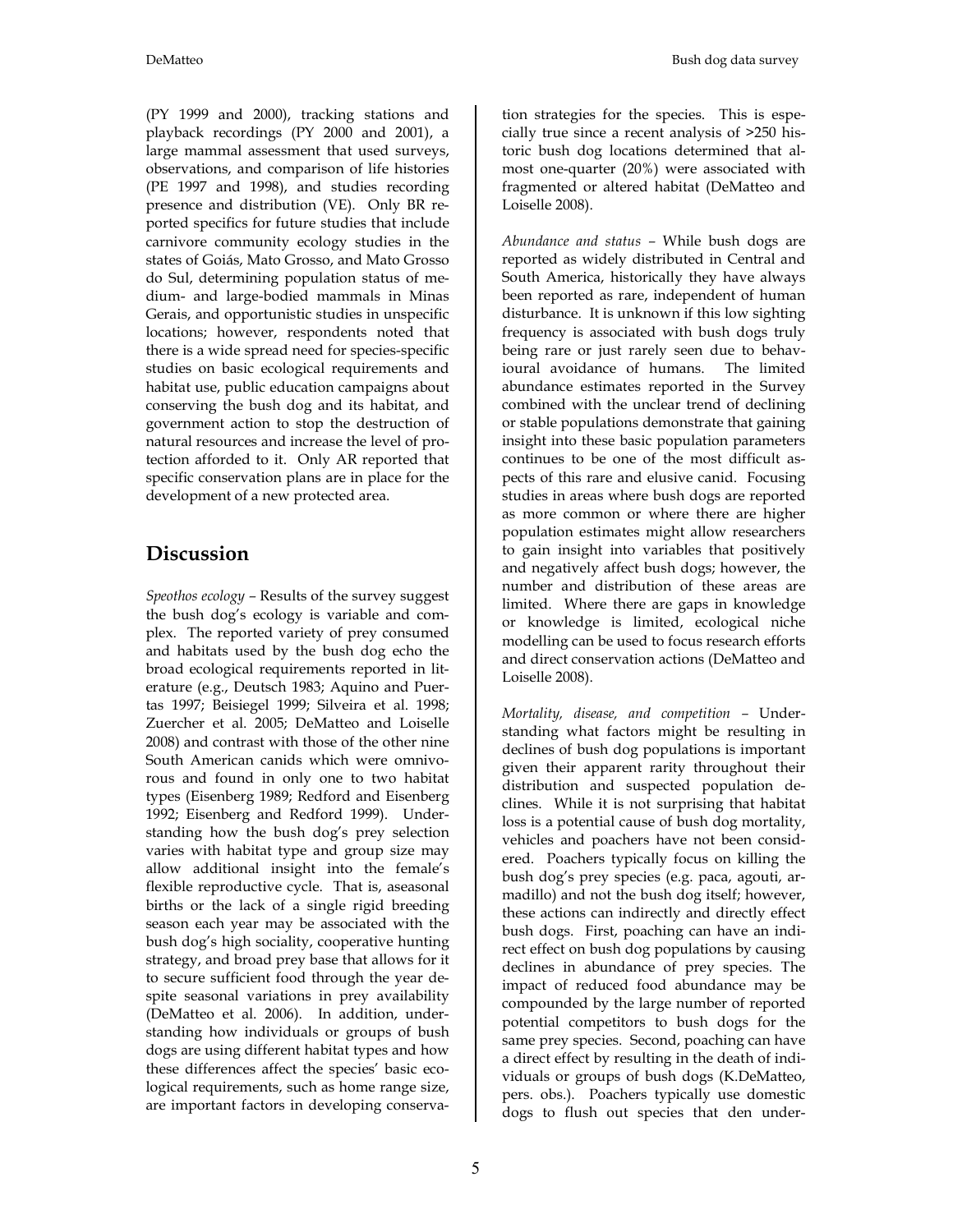ground. Because bush dogs will reuse these underground dens, hunting dogs may mistakenly enter a burrow with bush dogs and a deadly dog fight will inevitably ensue.

Feral and hunting dogs enter into protected areas, are typically unvaccinated, and are not treated for a variety of parasites, adding disease as another potential cause of mortality for bush dogs. The risk of exposure risk is high because bush dogs are associated with unprotected, fragmented, and altered habitat, such as ranchlands (DeMatteo and Loiselle 2008). This risk is further compounded by the fact that the bush dogs is thought to be a highly social species that lives in extended family groups (Kleiman 1972; Macdonald 1996) and hunts in packs (Bridges 1954) so exposure of a single individual can result in the death of entire group. It is important to gain a better understanding of what this risk is and how these risks can be minimized through surveys of both wild and domestic canids and vaccination programs in edge areas.

*Public perception, governmental attitude, and legal protection –* Fortunately, the public appears to have little or no negative attitudes towards bush dogs and the government considers the species an asset. The laws preventing the hunting, trapping, and capturing of bush dogs and the few reports of violations is likely associated with the lack of human-bush dog interactions, such as livestock or poultry losses. This lack of interactions is probably the source of the public's indifferent attitude towards the species. While this attitude has many beneficial aspects, it is also can have a negative effect because people are unaware of how their actions can have potentially devastating effects on the species. For example, the use of hunting dogs in areas where bush dogs exist can result in their death through direct (i.e. entering into a den) or indirect (i.e. parasite or pathogen introduction) interactions. As the Survey noted, education programs may be the key in changing attitudes from indifferent to positive.

While bush dogs are not directly associated with poaching pressure or human-wildlife conflicts and there are numerous national and international laws that protect hem, there is a widespread problem with enforcement of all laws related to flora and fauna. Therefore, while bush dogs may not be targeted, their

habitat and prey items are. Increasing the level of legal enforcement, especially in areas far from urbanization and outside of protected areas is critically needed for the species' longterm survival.

*Field studies and conservation measures –* One of the largest problems facing conservation efforts for bush dogs is lack of definitive information from the field. The Survey was able to confirm that a few studies have attempted to determine presence/absence of the species and how it fits within the larger carnivore community and a few additional projects are planned. Additional data from the field, preserving/protecting natural resources, and expanded public education campaigns are all tightly linked to developing a long-term conservation strategy for the bush dog.

# **Acknowledgements**

We thank the IUCN CSG who endorsed the project and provided web access to the survey, Luis Padilla and Tadeu Gomes de Oliveira who assisted with survey translation and Carl Soulsbury, Renata Leite, Claudio Sillero, and Matt Swarner for valuable input on the design of the survey, and Pró-Carnívoros – Instituto para Conservação dos Carnívoros Neotropicais for sharing their database on Brazilian protected areas. This project would not have been possible without all of the Survey respondents who took the time to share their knowledge: AR: Jimena Juri Ayub (Universidad Nacional de San Luis), Mario S. Di Bitetti (Fundación Vida Silvestre AR), Mónica V. Pia, Miguel Angel Rinas (Ministerio de Ecología RNRyT), Karina Schiaffino (CIES); BO: Joanne Devlin (Black Diamond Paving), Leonardo Maffei (WCS–Proyecto Kaa Iya), Julieta Vargas (Museo Nacional de Historia Natural), Robert Wallace (WCS); BR: Brazil Natural History Museum, Otávio Borges Maia (IBAMA), Fernanda Michalski/Tadeu de Oliveira/Flavió Henrique G. Rodrigues/Leandro Silveira (Instituto Pró-Carnívoros), Guilherme Henrique Braqa de Miranda (Policia Federal), Manual Ruedi (Natural History Museum of Geneva, Switzerland), Joaquim de Araujo Silva (Instituto Biotrópicos de Pesquísa em Vida Silvestre), Pio Riberiro de Mendonça (Centro de Conservação de Fauna Silvestre de Ilha Solteira), Cleyde A.F.S. Chieregatto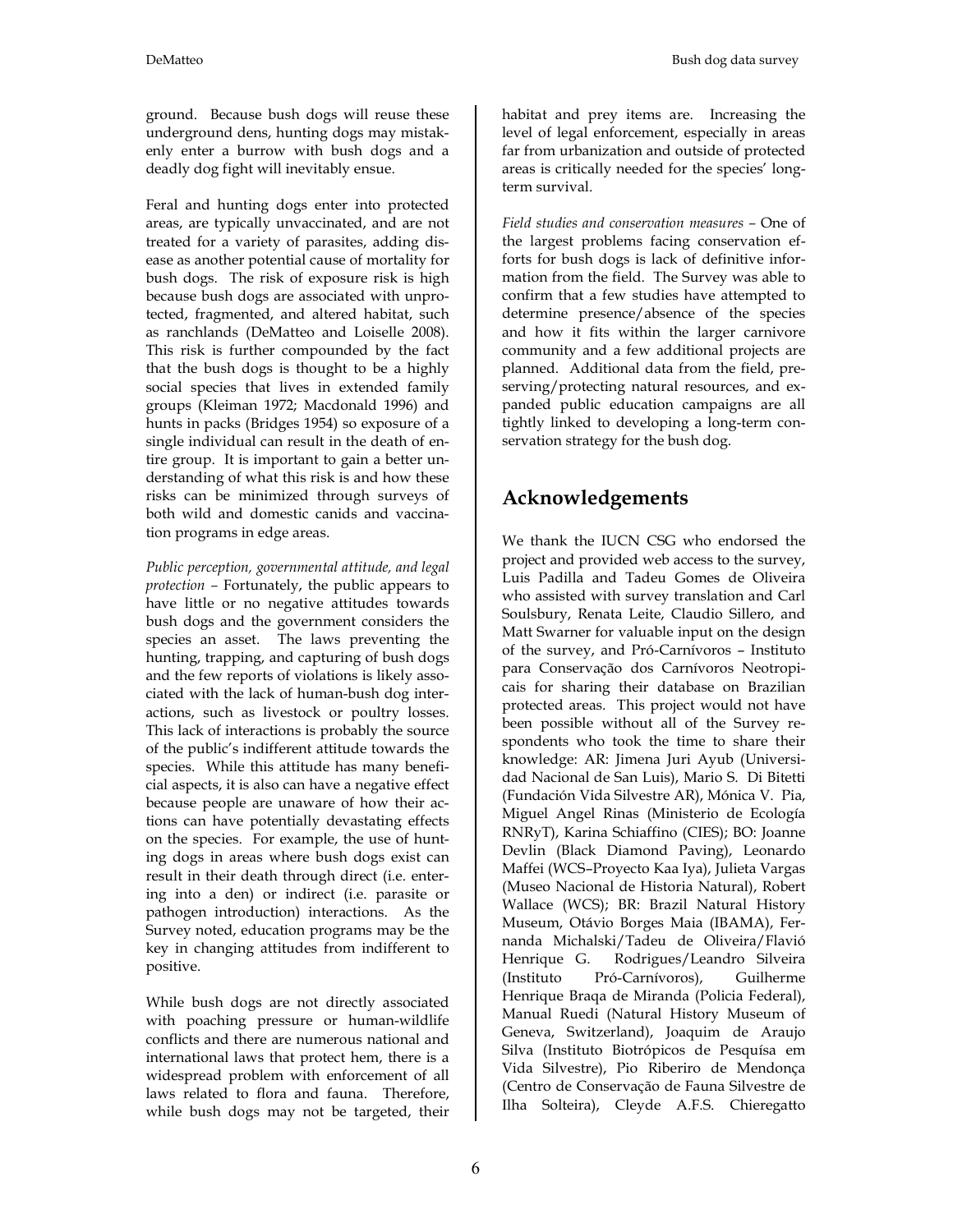(Zoológico do M.S. Bernardo do Campo), Liliana Tiepolo (Museo Nacional Universidade Federal do Rio de Janeiro), Arnaud Desbiez (Durell Institute for Conservation Ecology– University of Kent); EC: Felipe Campos (TNC), CDC–Ecuador; FG: Francois Catzeflis (Universite Sciences & Techniques), Benoit de Thoisy (Kwata NGO), Geraldine Veron (Muséum National d'Historie Naturelle – Paris); GY: Eustace Emerick Alexander (CI– Guyana); PA: NB Gale (US Department of Defense); PY: José L. Cartes (Asociación Guyra Paraguay); PE: Major L. Boddicker (Rocky Mountain Wildlife Services); VE: Francisco J. Bisbal (Ministerio del Ambiente y los Recursos Naturales); AR/BR: Douglas Tent (Focus Tours, Inc.); BO/BR/SR: Museum of Natural History (London); BO/BR/CO/PE: Teresa Pacheco (American Museum of Natural History).

## **References**

Aquino, R. and Puertas, P. 1997. Observations of *Speothos venaticus* (Canidae: Carnivora) in its natural habitat in Peruvian Amazonia. *Zeitschrift für Saügtierkunde* 62:117–118.

Beccaceci, M.D. 1994. South American species news – bush dogs in Paraguay. *Canid News* 2:17.

Beisiegel, B.M. 1999. *Contribuição estudo da história natural do cachorro do mato,* Cerdocyon thous*, e do cachorro vinagre,* Speothos venaticus. Ph.D. dissertation, Instituto de Psicologia, Universidade de São Paulo, Brazil.

Bridges, W. 1954. It's the fearsome Warracaba tiger. *Animal Kingdom* 57:25-28.

Berta, A. 1984. The Pleistocene bush dog *Speothos pacivorus* (Canidae) from the Lagoa Santa Caves, Brazil*. Journal of Mammalogy* 65:549-559.

Biben, M. 1982. Ontogeny of social behaviour related to feeding in the crab-eating fox (*Cerdocyon thous*) and the bush dog (*Speothos venaticus*). *Journal of Zoology, London* 196:207-216.

Brady, C.A. 1981. The vocal repertoires of the bush dog (*Speothos venaticus*), crab-eating fox

(*Cerdocyon thous*), and maned wolf (*Chrysocyon brachyurus*). *Animal Behaviour* 29:649-669.

Defler, T.R. 1986. A bush dog (*Speothos venaticus*) pack in the eastern llanos of Columbia. *Journal of Mammalogy* 67:421-422.

DeMatteo, K.E., Porton, I.J, Kleiman, D.G., and Asa, C.S. 2006. The effect of the male bush dog (*Speothos venaticus*) on the female reproductive cycle. *Journal of Mammalogy* 87:723-732.

DeMatteo, K.E. and Loiselle, B. A. 2008. New data on the status and distribution of the bush dog (*Speothos venaticus*): Evaluating its quality of protection and directing research efforts. *Biological Conservation* 141:2494-2505.

Deutsch, L.A. 1983. An encounter between bush dog (*Speothos venaticus*) and paca (*Agouti paca*). *Journal of Mammalogy* 64:532–533.

Eisenberg, J.F. 1989. *Mammals of the Neotropics, Volume 1, the northern Neotropics: Panama, Colombia, Venezuela, Guyana, Suriname, French Guiana*. Chicago, Illinois: University of Chicago Press.

Eisenberg, J.F. and Redford, K.H. 1999. *Mammals of the Neotropics, Volume 3, the central Neotropics: Ecuador, Peru, Bolivia, Brazil*. University of Chicago Press, Chicago, USA.

Jantschke, F. 1973. On the breeding and rearing of bush dogs at Frankfurt Zoo. *International Zoo Yearbook* 13:141-143.

Kleiman, D.G. 1972. Social behaviour of the maned wolf (*Chrysocyon brachyurus*) and the bush dog (*Speothos venaticus*): a study in contrast. *Journal of Mammalogy* 53:791-806.

Langguth, A. 1975. Ecology and evolution in the South American canids. Pp. 192-206 in M.W. Fox (ed.), *The Wild Canids*. Van Nostrand, Reinhold, New York, USA.

Macdonald, D.W. 1996. Social behaviour of captive bush dogs (*Speothos venaticus*). *Journal of Zoology, London* 239:525-543.

Porton, I. 1983. Bush dog urine-marking: its role in pair formation and maintenance. *Animal Behaviour* 31: 1061-1069.